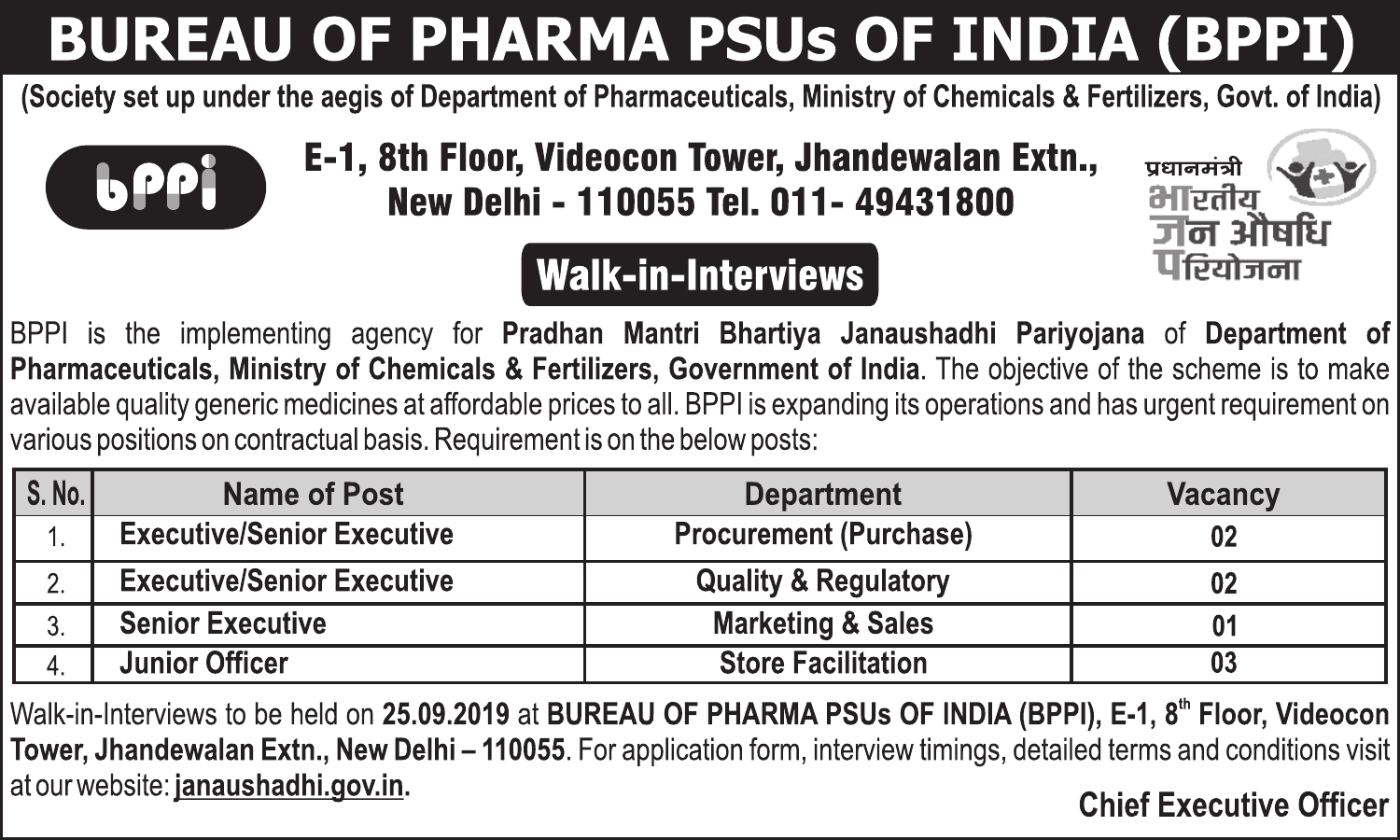## **BUREAU OF PHARMA PUBLIC SECTOR UNDERTAKINGS OF INDIA (BPPI)**

**(Society set up under the aegis of Department of Pharmaceuticals, Government of India)**

**E-1, 8th Floor, Videocon Tower, Jhandewalan Extn., New Delhi – 110055**

## **Advt. No. - 05/2019**

## **Walk-in-Interviews**

BPPI is the implementing agency for **Pradhan Mantri Bhartiya Janaushadhi Pariyojana** of **Department of Pharmaceuticals, Ministry of Chemicals & Fertilizers, Government of India**. The objective of the scheme is to make available quality generic medicines at affordable prices to all. BPPI is expanding its operations and has urgent requirement on various positions on contractual basis. Requirement is on the below posts:

| <b>S. No.</b> | <b>Name of Post</b>               | <b>Department</b>               | <b>No. of Posts</b> |
|---------------|-----------------------------------|---------------------------------|---------------------|
|               | <b>Executive/Senior Executive</b> | Procurement (Purchase)          | 02                  |
|               | <b>Executive/Senior Executive</b> | <b>Quality &amp; Regulatory</b> |                     |
| 3.            | <b>Senior Executive</b>           | Marketing & Sales               |                     |
|               | Junior Officer                    | <b>Store Facilitation</b>       | 03                  |

Walk-in-Interviews to be held on **25.09.2019** at **BUREAU OF PHARMA PSUs OF INDIA (BPPI), E-1, 8th Floor, Videocon Tower, Jhandewalan Extn., New Delhi – 110055**. For application form, interview timings, detailed terms and conditions visit at our website: **janaushadhi.gov.in**.

### **Chief Executive Officer**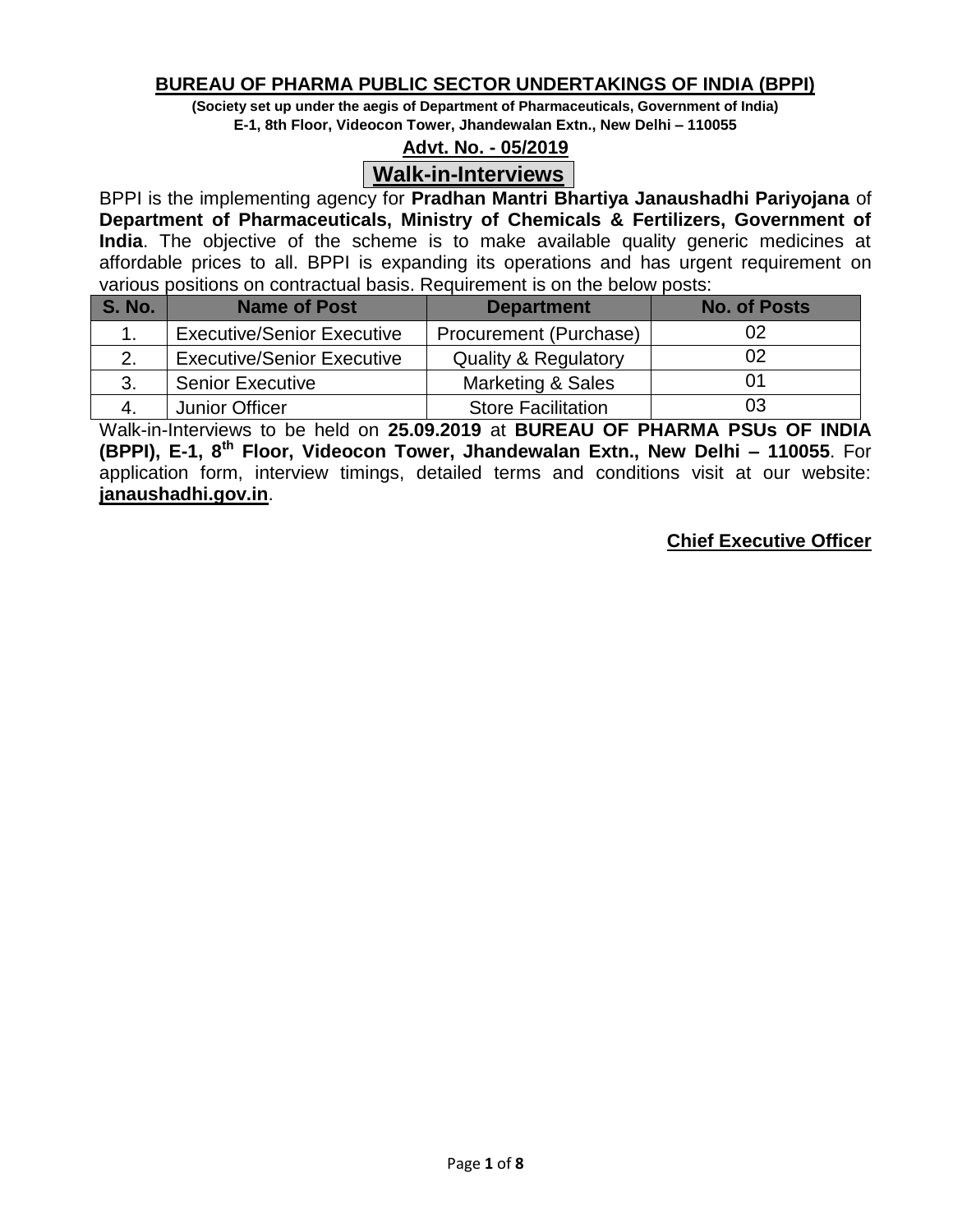## **Details of Posts, Eligibility Criteria, Emoluments and Job Description Executive/Senior Executive (Procurement)**

| 1              | Post Name              | <b>Executive/Senior Executive</b>                                                                                                                                                                                                                                                                                                                                                                                                                                                                                                                                                                                                                                                                                                                                                                                                                                                                                                                                                                                                                                                                                                                                                                                      |
|----------------|------------------------|------------------------------------------------------------------------------------------------------------------------------------------------------------------------------------------------------------------------------------------------------------------------------------------------------------------------------------------------------------------------------------------------------------------------------------------------------------------------------------------------------------------------------------------------------------------------------------------------------------------------------------------------------------------------------------------------------------------------------------------------------------------------------------------------------------------------------------------------------------------------------------------------------------------------------------------------------------------------------------------------------------------------------------------------------------------------------------------------------------------------------------------------------------------------------------------------------------------------|
| $\overline{2}$ | Department             | Procurement (Purchase)                                                                                                                                                                                                                                                                                                                                                                                                                                                                                                                                                                                                                                                                                                                                                                                                                                                                                                                                                                                                                                                                                                                                                                                                 |
| $\overline{3}$ | Age (Maximum)          | 40 Years                                                                                                                                                                                                                                                                                                                                                                                                                                                                                                                                                                                                                                                                                                                                                                                                                                                                                                                                                                                                                                                                                                                                                                                                               |
| $\overline{4}$ | Essential              | B. Pharma.                                                                                                                                                                                                                                                                                                                                                                                                                                                                                                                                                                                                                                                                                                                                                                                                                                                                                                                                                                                                                                                                                                                                                                                                             |
|                | Qualification          |                                                                                                                                                                                                                                                                                                                                                                                                                                                                                                                                                                                                                                                                                                                                                                                                                                                                                                                                                                                                                                                                                                                                                                                                                        |
| 5              | Desirable              | M. Pharma. /MBA (Pharma.)                                                                                                                                                                                                                                                                                                                                                                                                                                                                                                                                                                                                                                                                                                                                                                                                                                                                                                                                                                                                                                                                                                                                                                                              |
|                | Qualification          |                                                                                                                                                                                                                                                                                                                                                                                                                                                                                                                                                                                                                                                                                                                                                                                                                                                                                                                                                                                                                                                                                                                                                                                                                        |
| 6              | Experience             | Executive - 01-year post qualification experience in procurement of drugs<br>Senior Executive - 02 years post qualification experience in procurement of drugs.                                                                                                                                                                                                                                                                                                                                                                                                                                                                                                                                                                                                                                                                                                                                                                                                                                                                                                                                                                                                                                                        |
|                |                        |                                                                                                                                                                                                                                                                                                                                                                                                                                                                                                                                                                                                                                                                                                                                                                                                                                                                                                                                                                                                                                                                                                                                                                                                                        |
|                |                        | Note: Experience in Government Sector is desirable.                                                                                                                                                                                                                                                                                                                                                                                                                                                                                                                                                                                                                                                                                                                                                                                                                                                                                                                                                                                                                                                                                                                                                                    |
| $\overline{7}$ | Consolidated           | Rs. 20,000/- to Rs. 27,000/-                                                                                                                                                                                                                                                                                                                                                                                                                                                                                                                                                                                                                                                                                                                                                                                                                                                                                                                                                                                                                                                                                                                                                                                           |
|                | Remuneration           |                                                                                                                                                                                                                                                                                                                                                                                                                                                                                                                                                                                                                                                                                                                                                                                                                                                                                                                                                                                                                                                                                                                                                                                                                        |
| 8              | Conveyance             | Rs. 3,500/-                                                                                                                                                                                                                                                                                                                                                                                                                                                                                                                                                                                                                                                                                                                                                                                                                                                                                                                                                                                                                                                                                                                                                                                                            |
|                | Allowance              |                                                                                                                                                                                                                                                                                                                                                                                                                                                                                                                                                                                                                                                                                                                                                                                                                                                                                                                                                                                                                                                                                                                                                                                                                        |
| 9              | Telephone              | Rs. 500/-                                                                                                                                                                                                                                                                                                                                                                                                                                                                                                                                                                                                                                                                                                                                                                                                                                                                                                                                                                                                                                                                                                                                                                                                              |
|                | Allowance              |                                                                                                                                                                                                                                                                                                                                                                                                                                                                                                                                                                                                                                                                                                                                                                                                                                                                                                                                                                                                                                                                                                                                                                                                                        |
| 10             | <b>Job Description</b> | 1. Assist in tendering process and releases the same for bidding process.<br>2. Ensures proper documentation within the tendering and contract process.<br>3. Acts as a liaison between BPPI and potential suppliers to ensure that all queries<br>are dealt with in a timely manner.<br>4. Prepare regular status reports on ongoing tendering and evaluation activities.<br>5. Conducts an in-depth analysis of all bids received in response to each tender,<br>proposal and quotation to identify the response that best meets the needs of BPPI.<br>6. Analysis of the deficiencies in technical evaluation, deficient/missing document<br>and co-ordinate with vendors for same.<br>7. Communicates with bidding companies to ensure submission of all valid<br>documents necessary for bid processing and evaluation.<br>8. Communicates of the accepted tender and awards the contract to the finalized<br>vendor.<br>9. Manages agreements to be signed with the contract awarding companies.<br>10. Withdrawal of contracts or agreements with companies in case of non-<br>compliance or substandard material delivery.<br>11. Preparation of drug wise ranking statement of eligible drugs along with last |
|                |                        | purchase price (LPP)/purchase price of other Govt. procurement agencies, DPCO<br>ceiling price and market price.<br>11. Any other responsibility assigned by management.                                                                                                                                                                                                                                                                                                                                                                                                                                                                                                                                                                                                                                                                                                                                                                                                                                                                                                                                                                                                                                               |

# **Executive/Senior Executive (Quality)**

|                | Post Name        | <b>Executive/Senior Executive</b>                                    |
|----------------|------------------|----------------------------------------------------------------------|
| $\overline{2}$ | Department       | <b>Quality &amp; Regulatory</b>                                      |
| 3              | Age (Maximum)    | 40 Years                                                             |
| 4              | <b>Essential</b> | B. Pharma.                                                           |
|                | Qualification    |                                                                      |
| 5              | <b>Desirable</b> | M. Pharma. /MBA (Pharma.)                                            |
|                | Qualification    |                                                                      |
| 6              | Experience       | Executive – 01-year post qualification experience in Quality         |
|                |                  | Senior Executive - 02 years post qualification experience in Quality |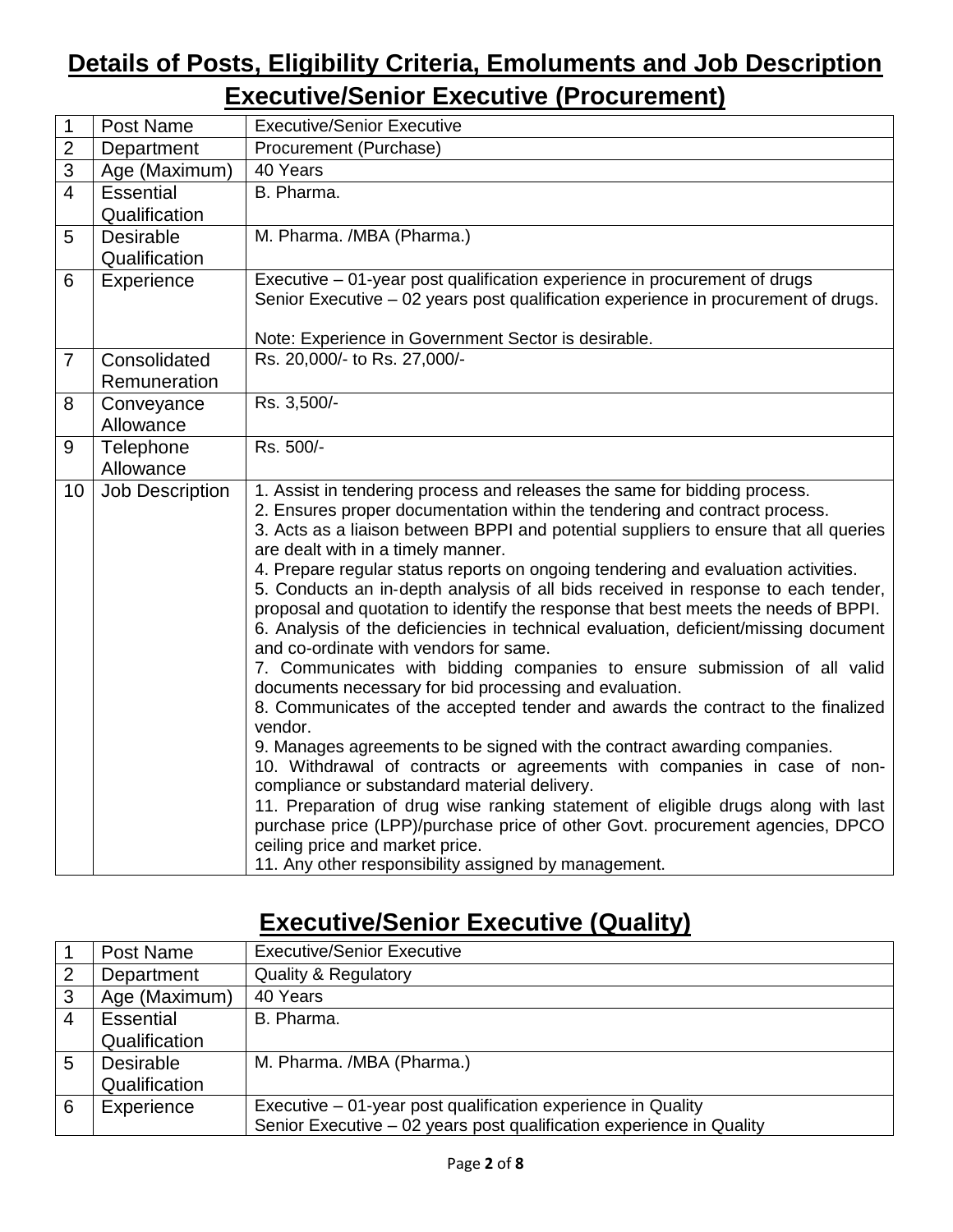|                 |                 | Note: Experience in Government Sector is desirable.                                                                                                                                                                                                                                                                                                                                                                                                                                                                                                                                                                                                                                                                                                                                                                                                                                                                                                                                                                                                                   |
|-----------------|-----------------|-----------------------------------------------------------------------------------------------------------------------------------------------------------------------------------------------------------------------------------------------------------------------------------------------------------------------------------------------------------------------------------------------------------------------------------------------------------------------------------------------------------------------------------------------------------------------------------------------------------------------------------------------------------------------------------------------------------------------------------------------------------------------------------------------------------------------------------------------------------------------------------------------------------------------------------------------------------------------------------------------------------------------------------------------------------------------|
| $\overline{7}$  | Consolidated    | Rs. 20,000/- to Rs. 27,000/-                                                                                                                                                                                                                                                                                                                                                                                                                                                                                                                                                                                                                                                                                                                                                                                                                                                                                                                                                                                                                                          |
|                 | Remuneration    |                                                                                                                                                                                                                                                                                                                                                                                                                                                                                                                                                                                                                                                                                                                                                                                                                                                                                                                                                                                                                                                                       |
| 8               | Conveyance      | Rs. 3,500/-                                                                                                                                                                                                                                                                                                                                                                                                                                                                                                                                                                                                                                                                                                                                                                                                                                                                                                                                                                                                                                                           |
|                 | Allowance       |                                                                                                                                                                                                                                                                                                                                                                                                                                                                                                                                                                                                                                                                                                                                                                                                                                                                                                                                                                                                                                                                       |
| 9               | Telephone       | Rs. 500/-                                                                                                                                                                                                                                                                                                                                                                                                                                                                                                                                                                                                                                                                                                                                                                                                                                                                                                                                                                                                                                                             |
|                 | Allowance       |                                                                                                                                                                                                                                                                                                                                                                                                                                                                                                                                                                                                                                                                                                                                                                                                                                                                                                                                                                                                                                                                       |
| 10 <sup>°</sup> | Job Description | 1. Responsible for review of in-house test reports, in case discrepancy found<br>communication with manufacturer for rectification or completion for remaining test.<br>2. Preparation of Lab tender, evaluation of technical bid, price bid execution of<br>agreement, EMD submission /release recommendation, bid<br>security,<br>submission/release. Communication with bidder by email, mobile etc.<br>3. Review of NABL test reports, in case discrepancy found communication with<br>NABL laboratories for rectification or completion for remaining test.<br>4. Receiving/checking/monitoring test reports and also stock transfer from hold to<br>saleable for each batch of each medicines.<br>5. Examine complaints received from market and make the report.<br>6. Responsible for Lab payments after examination.<br>7. Recommendation of supplier's payment after review of test reports received from<br>NABL Labs as well as IHTR from Supplier.<br>8. Responsible for artwork related works.<br>9. All the other duties assigned by senior officials. |

# **Senior Executive (Marketing)**

| 1              | Post Name              | <b>Senior Executive</b>                                                                                                                                               |
|----------------|------------------------|-----------------------------------------------------------------------------------------------------------------------------------------------------------------------|
| $\overline{2}$ | Department             | Marketing & Sales                                                                                                                                                     |
| 3              | Age (Maximum)          | 40 Years                                                                                                                                                              |
| $\overline{4}$ | <b>Essential</b>       | B.Sc. /B. Pharma.                                                                                                                                                     |
|                | Qualification          |                                                                                                                                                                       |
| 5              | <b>Desirable</b>       | M.Sc. / M. Pharma. /MBA (Pharma.)                                                                                                                                     |
|                | Qualification          |                                                                                                                                                                       |
| 6              | Experience             | 02 years post qualification experience in Marketing & Sales in Pharma Sector                                                                                          |
|                |                        |                                                                                                                                                                       |
|                |                        | Note: Experience in Digital Marketing is desirable                                                                                                                    |
| $\overline{7}$ | Consolidated           | Rs. 27,000/-                                                                                                                                                          |
|                | Remuneration           |                                                                                                                                                                       |
| 8              | Conveyance             | Rs. 3,500/-                                                                                                                                                           |
|                | Allowance              |                                                                                                                                                                       |
| 9              | Telephone              | Rs. 500/-                                                                                                                                                             |
|                | Allowance              |                                                                                                                                                                       |
| 10             | <b>Job Description</b> | 1. Develop, coordinate and oversee programs for the implementation of the<br>PMBJP scheme.                                                                            |
|                |                        | 2. Ensure proper technical assistance and resource materials to co-ordinate with<br>head office staff as well as field force and also ensure effective communications |
|                |                        | and positioning of their activities.<br>2. Create and ensure implementation of a comprehensive marketing and                                                          |
|                |                        | communication program that will enhance the Organization's image and position                                                                                         |
|                |                        | within the marketplace.                                                                                                                                               |
|                |                        | 3. Develop and carry out the various programs to improve the viability or footfall on<br>Kendras.                                                                     |
|                |                        | 4. Ensure effective co-ordination within the Marketing & Sales, communications<br>and public relations function.                                                      |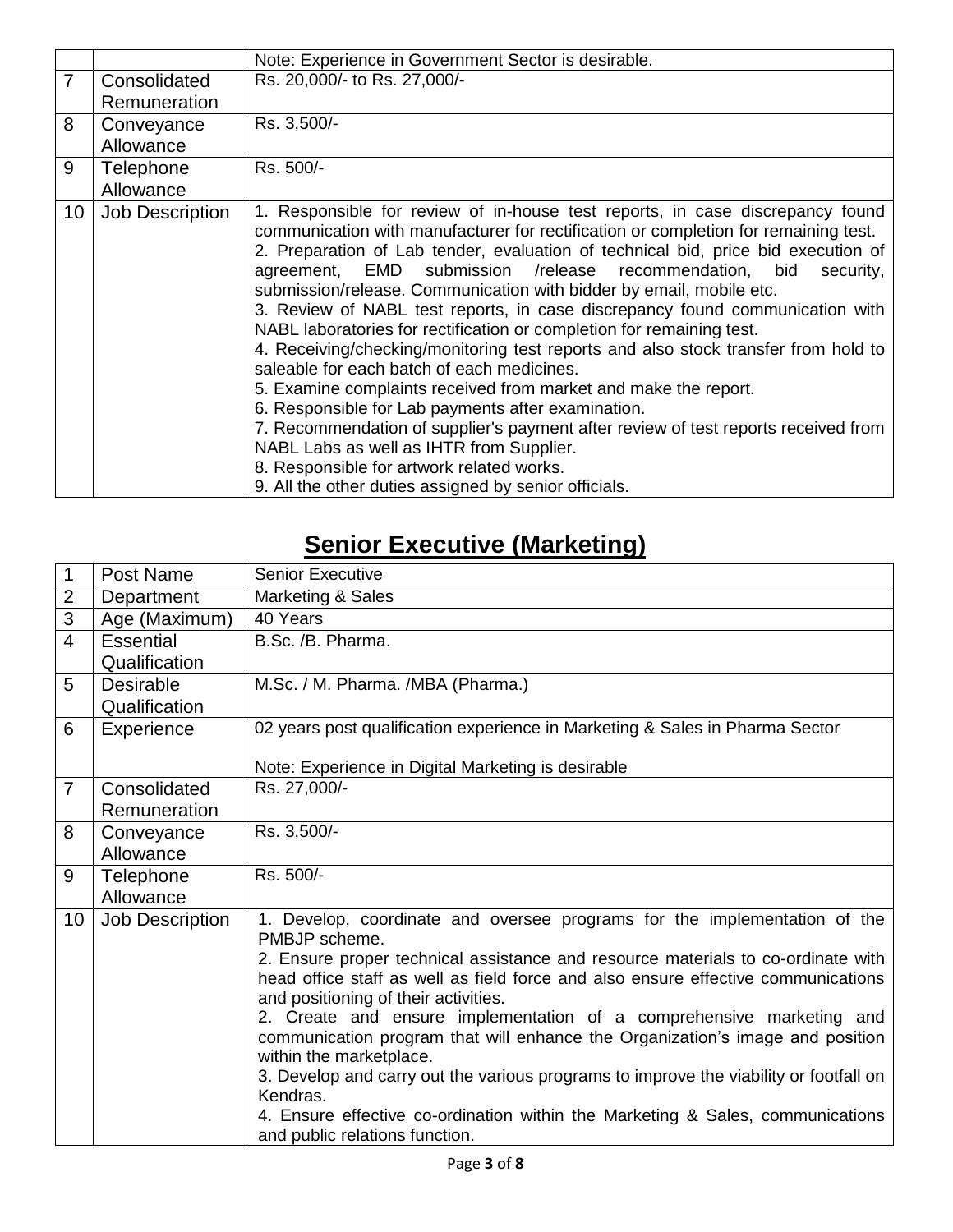| 5. Carry out the market research by engaging internal manpower as well as by<br>field force. |
|----------------------------------------------------------------------------------------------|
| 6. Planning, Organising and Conducting Events, Meetings and Workshops.                       |
| 7. Preparing presentations and audience management.                                          |
| 8. Ensure Co-ordination between clients and company.                                         |
| 9. Correspondence and following up on pending matters of Sales & Marketing                   |
| assigned by competent authority.                                                             |
| 10. Channel Management to achieve given targets.                                             |
| 11. Any other responsibilities assigned by Management.                                       |

## **Junior Officer (Store Facilitation)**

| 1              | Post Name                    | Junior Officer                                                                                                                                                                                                                                         |
|----------------|------------------------------|--------------------------------------------------------------------------------------------------------------------------------------------------------------------------------------------------------------------------------------------------------|
| $\overline{2}$ | Department                   | <b>Store Facilitation</b>                                                                                                                                                                                                                              |
| $\overline{3}$ | Age (Maximum)                | 40 Years                                                                                                                                                                                                                                               |
| $\overline{4}$ | Essential                    | Graduation                                                                                                                                                                                                                                             |
|                | Qualification                |                                                                                                                                                                                                                                                        |
| 5              | Experience                   | Fresher                                                                                                                                                                                                                                                |
|                |                              | Note: 01-year Experience in Sales & Marketing/Customer Care/Backend Customer<br>Support is desirable.                                                                                                                                                  |
| 6              | Consolidated<br>Remuneration | Rs. 18,000/-                                                                                                                                                                                                                                           |
| $\overline{7}$ | Conveyance<br>Allowance      | Rs. 3,500/-                                                                                                                                                                                                                                            |
| 8              | Telephone                    | Rs. 500/-                                                                                                                                                                                                                                              |
|                | Allowance                    |                                                                                                                                                                                                                                                        |
| 9              | <b>Job Description</b>       | 1. Responsible to open and maintain Stores accounts by recording all information/data                                                                                                                                                                  |
|                |                              | in software.                                                                                                                                                                                                                                           |
|                |                              | 2. Resolve incentive related problems by clarifying the customer's complaint;<br>determining the cause of the problem; selecting and explaining the best solution to<br>solve the problem; expediting correction or adjustment; following up to ensure |
|                |                              | resolution.                                                                                                                                                                                                                                            |
|                |                              | 3. Responsible to provide accurate, valid and complete information by using the<br>right methods/tools for the incentive grant process.                                                                                                                |
|                |                              | 4. Build sustainable relationships of trust through open and interactive                                                                                                                                                                               |
|                |                              | communication with store owners.                                                                                                                                                                                                                       |
|                |                              | 5. Handle complaints, provide appropriate solutions and alternatives within the time                                                                                                                                                                   |
|                |                              | limits and follow up to ensure resolution.                                                                                                                                                                                                             |
|                |                              | 6. Responsible to prepare various types of reports of stores by collecting and<br>analyzing stores information.                                                                                                                                        |
|                |                              | 7. All day to day matters pertaining to above & any other responsibilities assigned<br>by Management.                                                                                                                                                  |

## **Selection Process**

The selection process shall be followed by two stage process:

**1. Initial Screening 2. Personal Interview**

## **INITIAL SCREENING**

Candidates are requested to come with duly filled in application form (complete in all respects) with all original educational, experience etc. documents. The complete application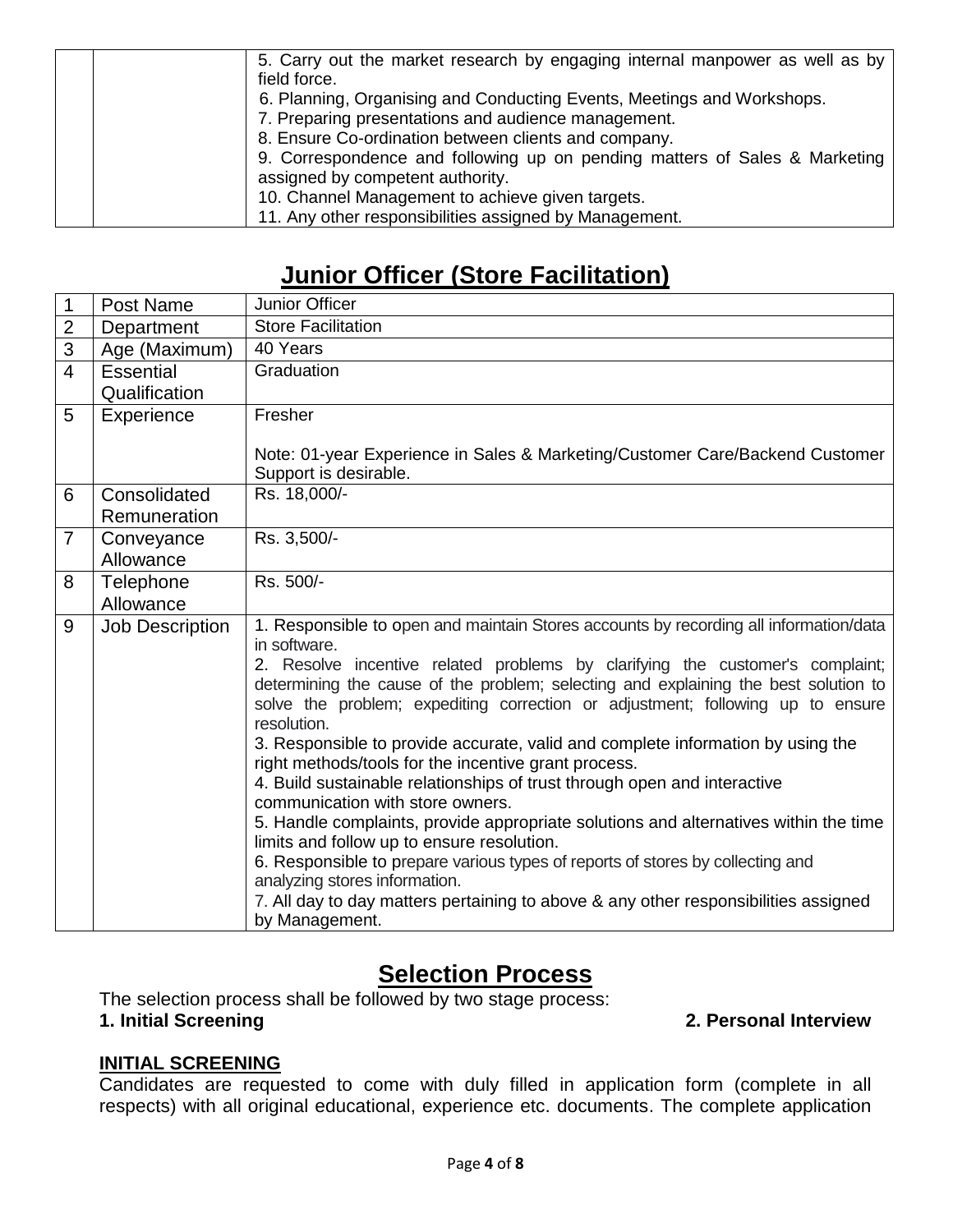form will be checked and verified and the candidates, whose candidature will be found eligible, will be allowed for the next stage of Personal Interview.

## **PERSONAL INTERVIEW**

In the second stage, there will be Personal Interview of the candidates, whose application forms have been successfully verified. Based on the credentials and performance in the personal interview the candidates will be shortlisted, and the offer of appointment shall be issued to the suitable candidate in the order of merit.

**Please also note:** Candidates are required to carry all the supporting documents (marks sheet, degree, experience certificate etc.) in original along with one set of photocopies at the interview venue for verification. BPPI may adopt higher criteria in case of more number of applicants meeting eligibility criteria.

## **General Terms & Conditions**

- 1. The appointment is purely on contractual basis and it is not against any permanent vacancy. This appointment will not entitle any candidate to claim for regular/ permanent employment in BPPI.
- 2. Candidates should ensure that they fulfill the eligibility criteria prescribed for the post they have applied, in case it is found at any stage of selection process or even after appointment that the candidate has furnished false or incorrect information or suppressed any relevant information/ material facts or does not fulfill the criteria, his / her candidature / services are liable for rejection/ termination without notice with further legal proceedings. The cut-off date for age, qualification and experience will be 31.08.2019.
- 3. Person having experience of working in Government sector, PSUs and Pharma industry in same profile may get preference.
- 4. The incumbent is liable to be transferred/posted in any place of India at the discretion of BPPI. The selected candidate should be able to join at the earliest.
- 5. BPPI has the right to reject the entire selection process/advertisement at any stage and the decision of BPPI shall be final in this regard.
- 6. BPPI reserves the right to relax age/experience/qualification & other qualifying criteria in deserving cases. Mere fulfilling of eligibility criteria shall not confer any right to the applicant for being called for the interview/appointment. Canvassing in any form will disqualify the candidate.
- 7. Appointment will be on whole time contractual basis on the following terms & conditions.
	- a) He/She will be entitled to consolidated remuneration, conveyance and telephone allowance, provident fund, as per rules.
	- b) He/She will be entitled to leaves as per BPPI rules.
	- c) BPPI reserves the right to revise the terms & conditions during the tenure of the contract.
	- d) The contractual appointment will automatically come to an end on the expiry of the contractual period and no notice pay or retrenchment compensation will be payable to candidate. During the contract period in case performance of candidate is not found satisfactory or for any other reason, contract can be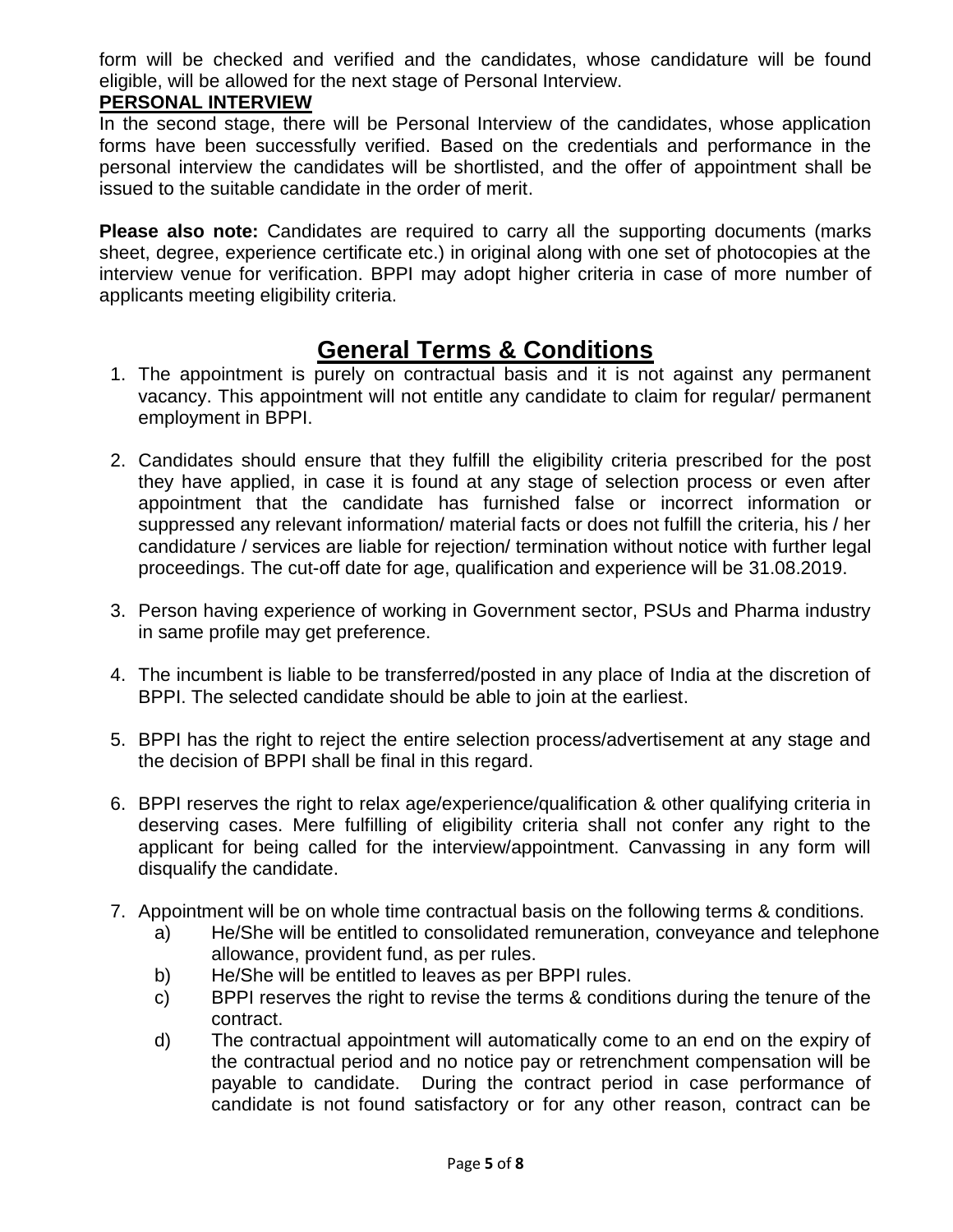terminated without assigning any reason by giving 30 days' notice or 30 days remuneration in lieu thereof.

- e) Candidate will devote his/her whole time and attention in the interest of the Bureau and will not engage himself/herself in any other work/assignment either fulltime or part time, either paid or in honorary capacity. As a contractual employee, you will maintain a high standard of loyalty, efficiency and integrity.
- 8. Initially contractual appointment will be for two years and which may or may not be extended based on the performance. There will be six months' probation period during the first-year contract, which may or may not be extended based on the performance. During the period of first year of contract, from the date of joining including the period spent on probation, if the employee leaves/resigns/abandons the services or violates the terms of the appointment, employee will have to pay liquidated damages amounting to six months' consolidated/basic pay.
- 9. No. of posts shall be increased/decreased, basis on the requirement of internal department.
- 10.Any corrigendum/clarifications on this advertisement, if necessary, shall be notified through our website.
- 11.Candidates are advised to check their emails regularly for the updates.
- 12.Interested candidates shall appear for Walk-in-Interviews to be held on 25.09.2019 with duly filled in application form. Please note that no TA/DA shall be paid to any candidate for appearing in interview in BPPI.

| <b>Interview Venue</b>                                                                |                                   | <b>BUREAU OF PHARMA PSUs OF INDIA (BPPI),</b><br>E-1, 8 <sup>th</sup> Floor, Videocon Tower, Jhandewalan Extn.,<br><b>New Delhi-110055</b> |            |                          |  |
|---------------------------------------------------------------------------------------|-----------------------------------|--------------------------------------------------------------------------------------------------------------------------------------------|------------|--------------------------|--|
| <b>S. No.</b><br><b>Date of Interview</b><br><b>Name of Post</b><br><b>Department</b> |                                   |                                                                                                                                            |            | <b>Time of Interview</b> |  |
| 1.                                                                                    | <b>Executive/Senior Executive</b> | Procurement (Purchase)                                                                                                                     | 25.09.2019 | 10:30 AM to 12:30 PM     |  |
| 2.                                                                                    | <b>Executive/Senior Executive</b> | <b>Quality &amp; Regulatory</b>                                                                                                            | 25.09.2019 | 10:30 AM to 12:30 PM     |  |
| 3.                                                                                    | <b>Senior Executive</b>           | Marketing & Sales                                                                                                                          | 25.09.2019 | 02:00 PM to 03:30 PM     |  |
| 4.                                                                                    | Junior Officer                    | <b>Store Facilitation</b>                                                                                                                  | 25.09.2019 | 03:00 PM to 05:00 PM     |  |

## **Schedule of Walk-in- Interviews**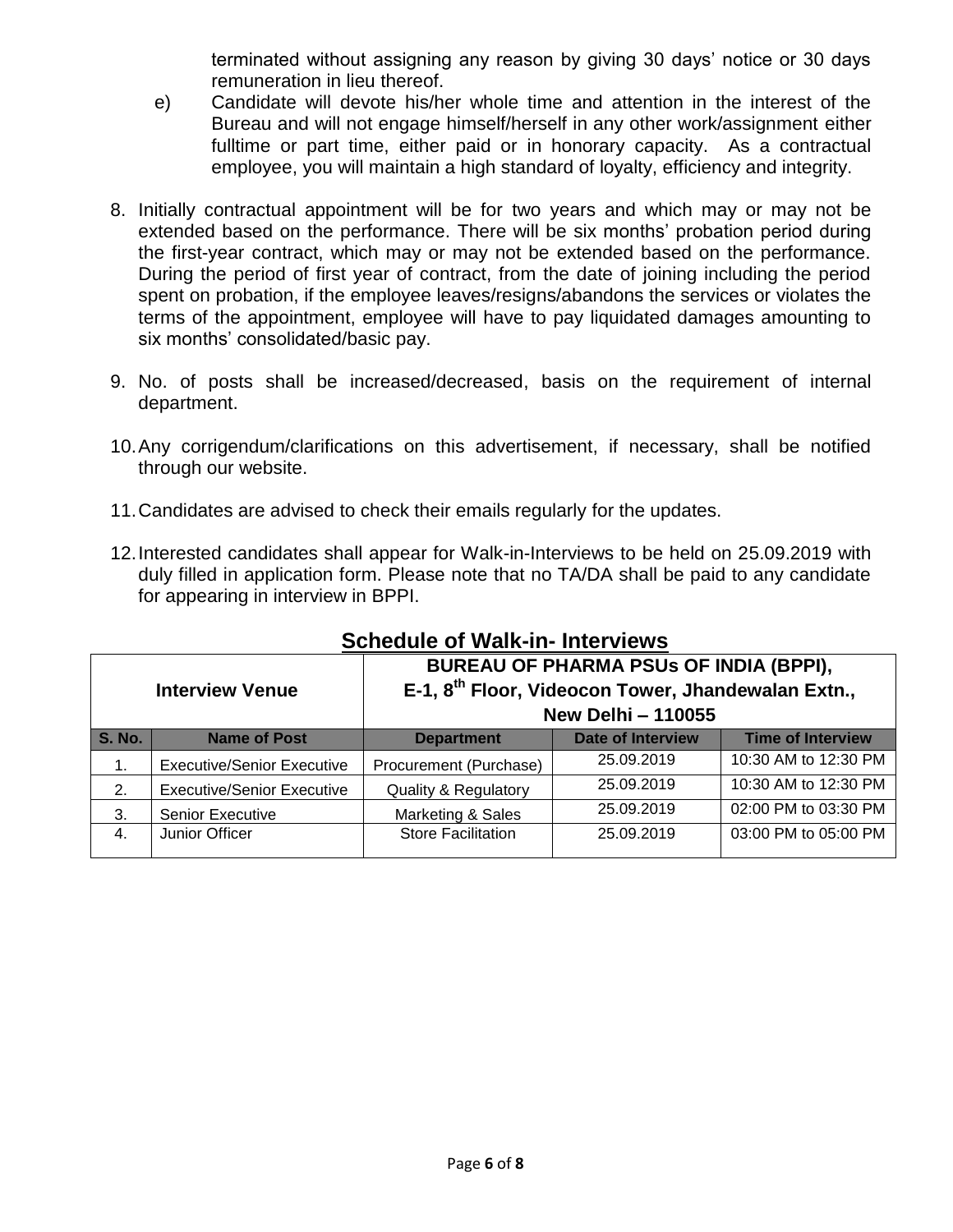## **BUREAU OF PHARMA PUBLIC SECTOR UNDERTAKINGS OF INDIA (BPPI)**

**(Society set up under the aegis of Department of Pharmaceuticals, Government of India) E-1, 8th Floor, Videocon Tower, Jhandewalan Extn., New Delhi - 110055**

**Application for the Post of** 

| 1. Name of the Candidate         |  |
|----------------------------------|--|
| 2. Sex (Male/Female/Others)      |  |
| 3. Father's/Mother's Name        |  |
| 4. Age & Date of Birth           |  |
| 5. Permanent Residential Address |  |
| 6. Present mailing address       |  |
| 7. Contact No. & Email Id        |  |
| 8. Nationality                   |  |
| 9. Marital status                |  |
| 10. Alternative contact no.      |  |
| 11. Languages known              |  |
| Speak:                           |  |

| Recent       |  |
|--------------|--|
| <b>Photo</b> |  |

**Write:**

#### **12. Educational Qualification (Starting from matriculation onwards):**

| S.<br>No. | <b>Course/Certificate/</b><br>Diploma/Degree | <b>Board/University</b> | Year of<br><b>Passing</b> | <b>Subjects</b><br>(Main) | %age of<br><b>Marks/Divisio</b><br>n Obtained |
|-----------|----------------------------------------------|-------------------------|---------------------------|---------------------------|-----------------------------------------------|
|           |                                              |                         |                           |                           |                                               |
|           |                                              |                         |                           |                           |                                               |
|           |                                              |                         |                           |                           |                                               |
|           |                                              |                         |                           |                           |                                               |
|           |                                              |                         |                           |                           |                                               |
|           |                                              |                         |                           |                           |                                               |
|           |                                              |                         |                           |                           |                                               |